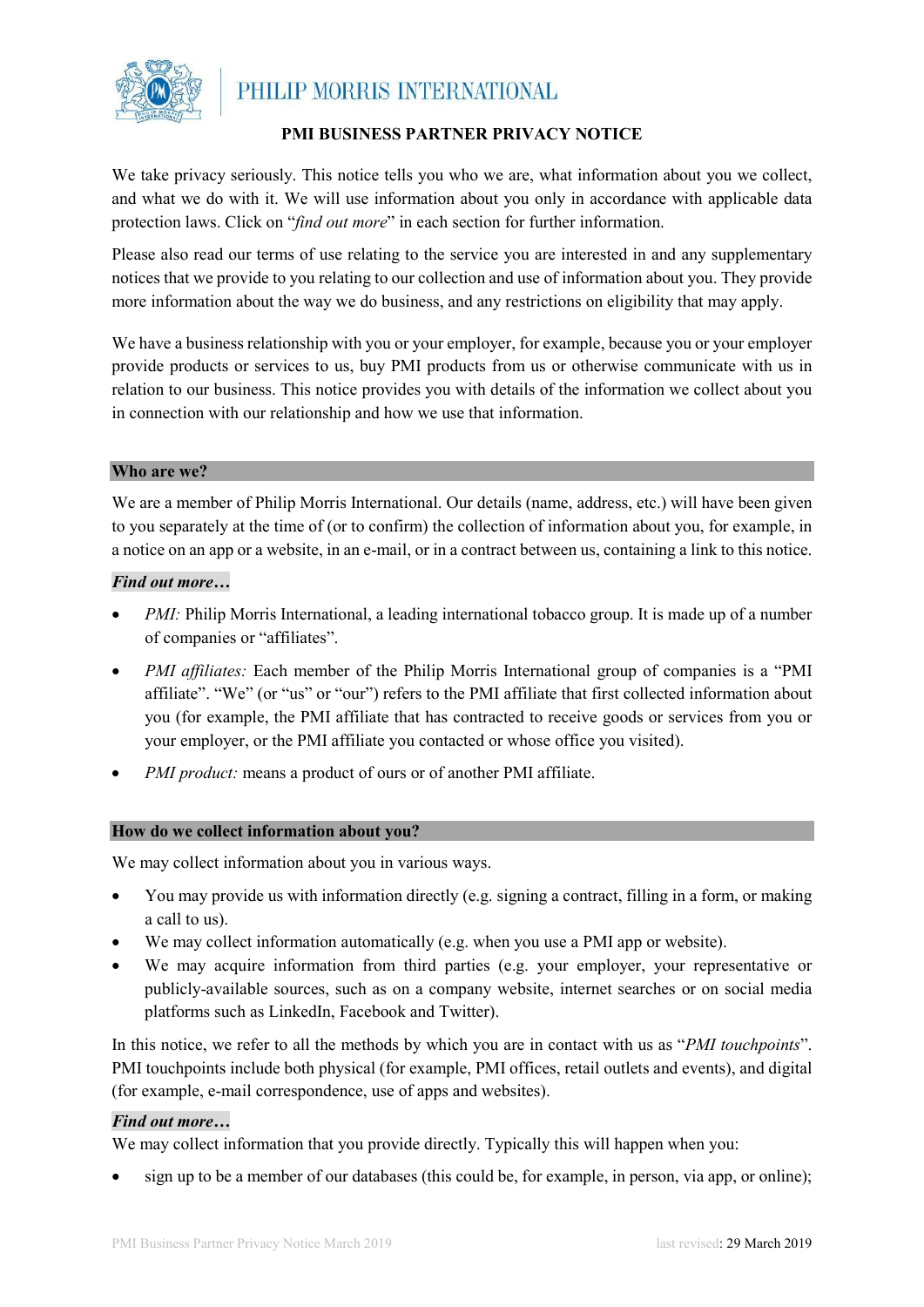

- enter into an arrangement to provide us with products or services;
- enter into an arrangement with us to sell PMI products;
- download, or use, a digital touchpoint (e.g. an app or a website);
- contact us through a touchpoint, or by e-mail, social media or telephone;
- register to receive PMI press releases, e-mail alerts, or marketing communications;
- participate in PMI surveys or (where permitted by law) PMI competitions or promotions; or
- visit our offices or attend an event that a PMI affiliate has organised.

We may collect information about you automatically. Typically this will happen when you:

- visit our offices (e.g. through video (CCTV) recording and building access logs);
- work at, or visit, an outlet that sells PMI products (e.g. by collecting your data at check-out, or through sensors at the outlet that connect with mobile technology);
- attend an event that a PMI affiliate has organised (e.g. through purchases/sales at the event) or through sensors at the event that connect with mobile technology;
- use PMI's systems or PMI-issued devices such as a laptop or mobile phone;
- communicate with us (for example, through a PMI touchpoint; or social media platforms);
- use PMI touchpoints (e.g. through tracking mechanisms in an app or a website); or
- make public posts on social media platforms that we follow (for example, so that we can understand public opinion, or respond to requests concerning PMI products).

We may also collect information about you automatically through the use of cookies and similar tracking technologies on digital PMI touchpoints. The specific cookies and technologies used will depend on the PMI touchpoint in question. To learn about the cookies (including Google analytics cookies) and similar technologies used on a touchpoint, including how you can accept or refuse cookies, please see the cookie notice made available on or through that touchpoint.

Where permitted by law, we may acquire information about you from third parties. This may include information shared between PMI affiliates, publicly-available profile information on third party social media sites (such as LinkedIn), and marketing lists acquired from third party marketing agencies.

We may also collect information in other contexts made apparent to you at the time.

#### **What information about you do we collect?**

We may collect various types of information about you:

- information necessary to manage and administer our relationship with you, your employer or representative
- information necessary to purchase products and services
- information necessary to trade in, or to provide advice concerning, PMI products or services (for example, to fulfil orders)
- information necessary to provide support for PMI products or services, or to provide warranty services
- information about what you do in your business concerning our consumers, PMI products, or us (e.g. performing warranty services, displaying PMI products and point of sale materials, etc.)
- information you give us in contracts, forms or surveys
- information about your visits to our offices, outlets and events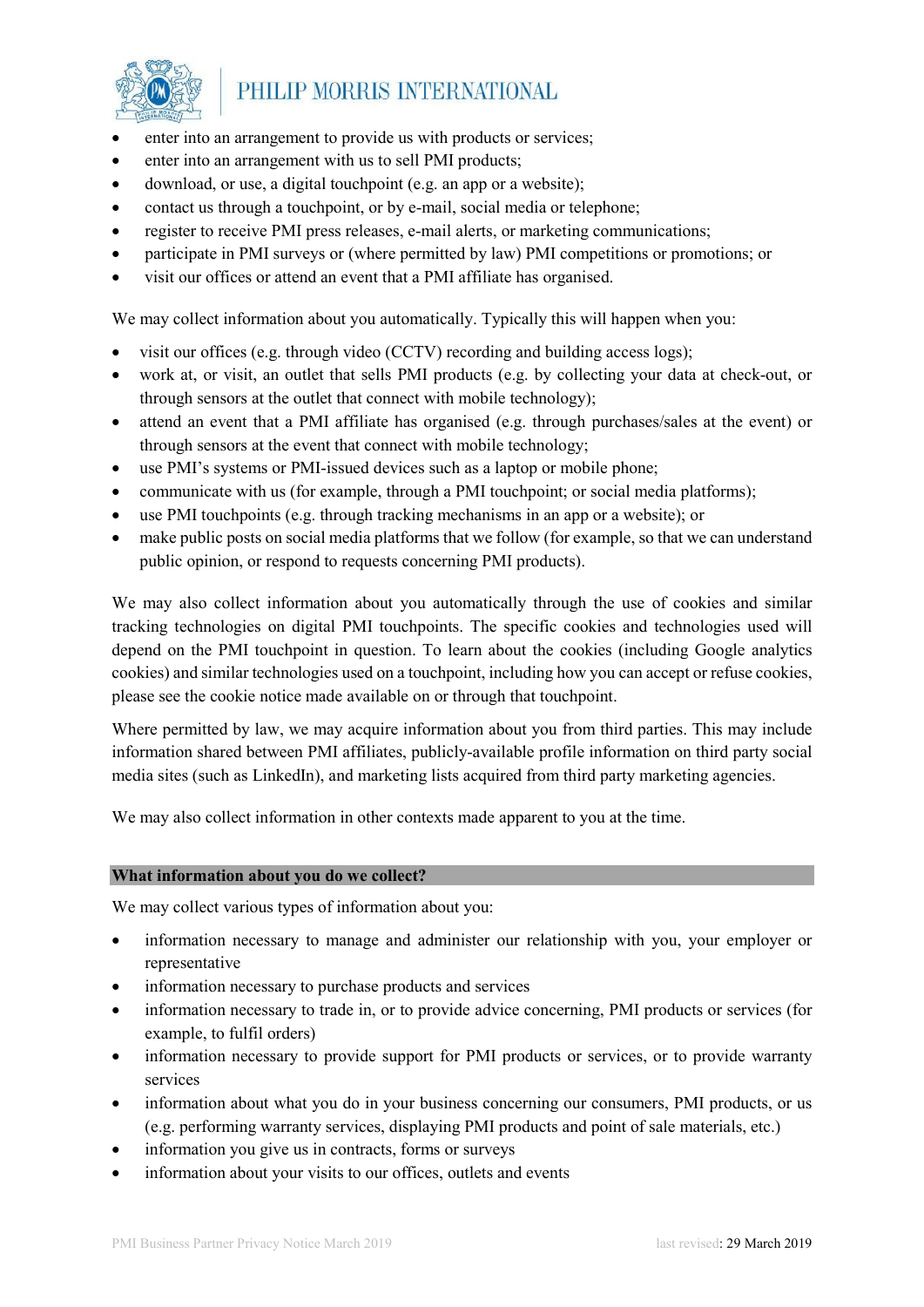

- information you give us in calls you make to us or e-mails you send to us
- information about your preferences and interests
- information necessary to verify your age, identity and authority to act on behalf of your employer if applicable

### *find out more…*

Information that we collect from you directly will be apparent from the context in which you provide it. For example:

- where you are a supplier, to manage our relationship with you or your employer, you provide your name, contact, billing details, and details of the products/services (and, where appropriate, expense claims) so that we can fulfil our contract;
- you may provide information on your preferences and interests so that we can offer you reward schemes or invite you to events that will interest you;
- we may collect information that enables us to verify your age and identity, for example a copy of an identity document.

Information that we collect automatically will generally concern:

- details of your visit or call (such as time and duration);
- in our offices, a sales outlet or at an event (including areas in the immediate vicinity), how frequently you visit, and which areas you access/visit and for how long;
- your use of digital PMI touchpoints (such as the pages you visit, the page from which you came, and the page to which you went when you left, search terms entered, or links clicked within the touchpoint); and
- your device (such as your IP address or unique device identifier, location data, details of any cookies that we may have stored on your device).

Information that we collect from third parties will generally consist of publicly-available information (such as your role, preferences and interests), for example from public social media posts.

#### **For what purposes do we use information about you, and on what legal basis?**

In this section, we describe the purposes for which we use personal information. However, this is a global notice, and where the laws of a country restrict or prohibit certain activities described in this notice, we will not use information about you for those purposes in that country.

Subject to the above, depending on the nature of our relationship with you, we may use information about you for the following purposes:

- To comply with regulatory obligations, such as verifying your age and identity, undertaking 'know your supplier' checks and managing our contractual relationship with you or your employer
- Legal compliance, such as retaining and using your records in relation to any anticipated disputes, for the purposes of obtaining advice from our lawyers and other advisers
- To purchase products or services from you or your employer, including contacting you to manage our relationship, obtain sales-related services and to pay you for goods, services and expenses (where appropriate)
- To sell our products to you, including fulfilling your orders, processing your payments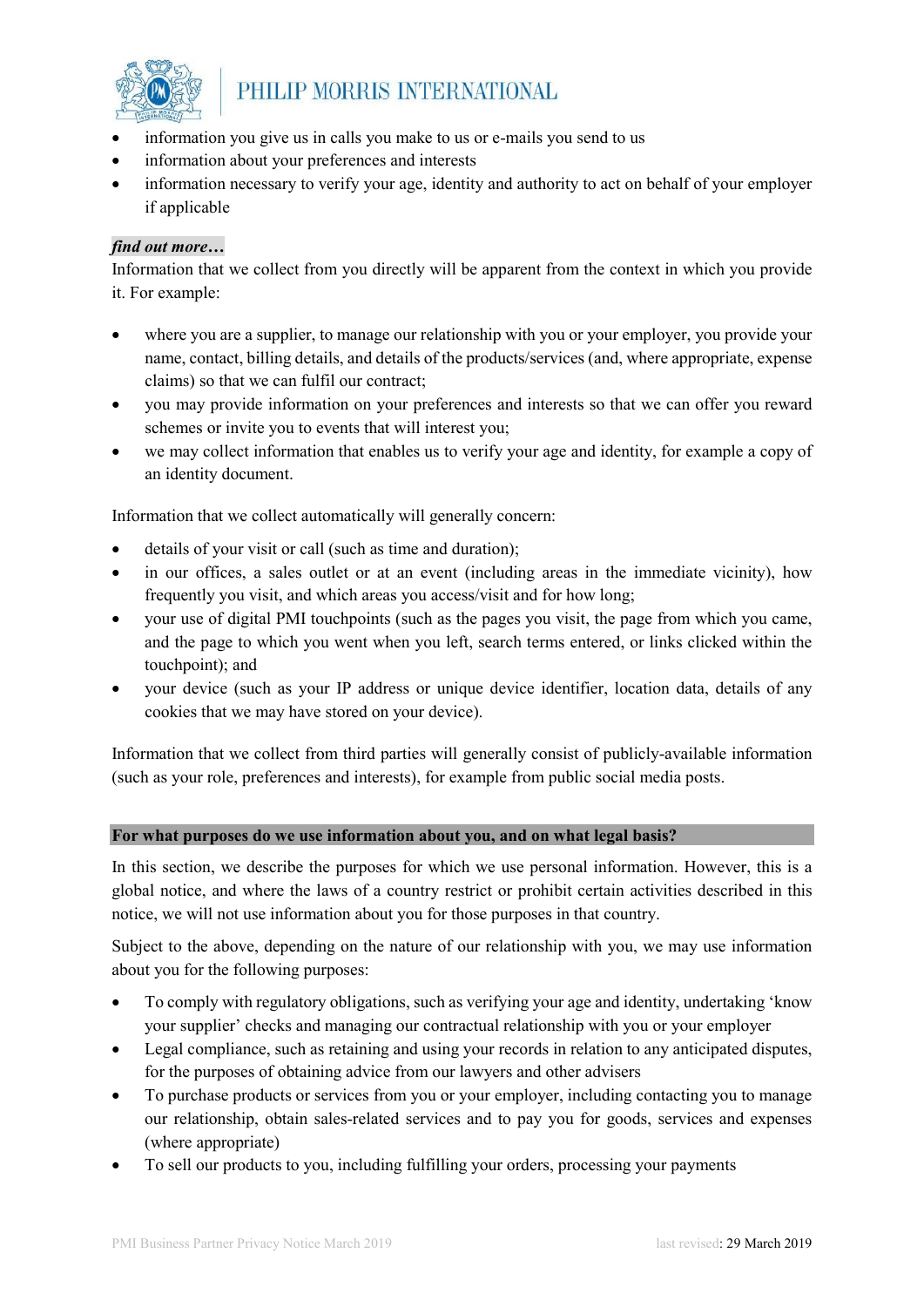

- To provide sales-related services to you, including dealing with your inquiries and requests, and providing warranty services
- To inform you of updates, promotions, events and manage related aspects of our relationship, including administering loyalty programs, product improvement, market research, developing marketing strategies, administering marketing campaigns, and customizing your experiences at events
- To support all the above, including administering your or your employer's accounts, enabling you to use PMI touchpoints and sell PMI products, corresponding with you, customizing your experiences of PMI touchpoints, administration and troubleshooting, general record keeping and managing your access to any systems to which we have granted you access
- For business analytics and improvements, including improving PMI products, offices, processes, outlets and events, and the information that we (or our affiliates) provide to our customers, suppliers, service providers, third party contractors, retailers and visitors
- Security, including monitoring, for example to ensure appropriate use of internet and e-mail facilities
- For us or our business partners to inform you of potential opportunities to get involved in marketing or promoting PMI products
- For other purposes that we notify you of, or will be clear from the context, at the point information about you is first collected

The legal basis for our use of information about you is one of the following (which we explain in more detail in the "find out more" section):

- compliance with a legal obligation to which we are subject;
- the performance of a contract to which you are a party;
- a legitimate business interest that is not overridden by interests you have to protect the information;
- where none of the above applies, or where law requires it, your consent (which we will ask for before we process the information).

## *find out more…*

The purposes for which we use information about you, with corresponding methods of collection and legal basis for use, are:

| <b>Purpose</b>                                                                                                                                                                                                                                                                                                                                                      | Method of collection and legal basis for Processing                                                                                                                                                                                                                                                                                                                                                                                                                                                                                                                                                                                                                    |
|---------------------------------------------------------------------------------------------------------------------------------------------------------------------------------------------------------------------------------------------------------------------------------------------------------------------------------------------------------------------|------------------------------------------------------------------------------------------------------------------------------------------------------------------------------------------------------------------------------------------------------------------------------------------------------------------------------------------------------------------------------------------------------------------------------------------------------------------------------------------------------------------------------------------------------------------------------------------------------------------------------------------------------------------------|
| Comply with regulatory obligations<br>verify your age, identity and business partner<br>status                                                                                                                                                                                                                                                                      | This information is generally provided to us by you directly<br>during the time you have a relationship, or are interacting,<br>with us.                                                                                                                                                                                                                                                                                                                                                                                                                                                                                                                               |
| tax and business accounting obligations<br>trade sanctions<br>background checks<br>health and safety management<br>legal and regulatory disclosure requests<br>conflicts of interest<br>recording of timesheets and invoices, to the<br>extent that you act as an external advisor<br>keeping contracts and associated documents<br>in which you may be referred to | We use it because it is necessary for us to comply with a<br>legal obligation to trade only with adults and to run our<br>business in a compliant way (including in relation to<br>company law and tax compliance), keep financial and tax<br>records, comply with trade sanctions, comply with health<br>and safety laws (which may include keeping records of<br>incidents), produce reports, comply with requests for<br>information from competent authorities and manage any<br>conflicts of interest, or, in countries where there is no such<br>legal obligation, because we have a legitimate business<br>interest to run our business in accordance with good |
|                                                                                                                                                                                                                                                                                                                                                                     | practice requirements that is not overridden by your                                                                                                                                                                                                                                                                                                                                                                                                                                                                                                                                                                                                                   |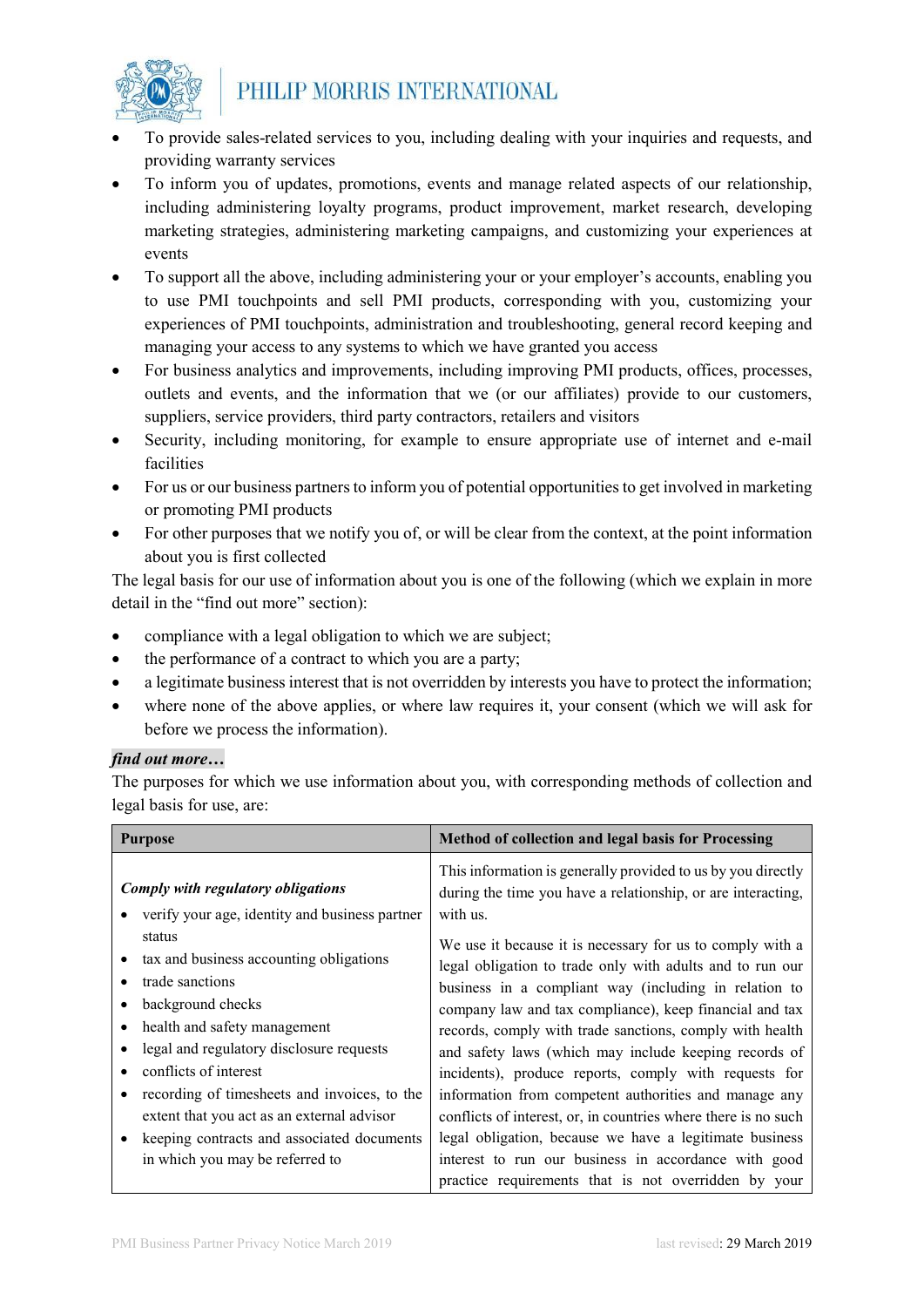

| <b>Purpose</b>                                                                                                                                                                                                                                                                                                                                                                                                                                                                                               | Method of collection and legal basis for Processing                                                                                                                                                                                                                                                                                                                                                                                                                                                                                                                                                                                                 |  |
|--------------------------------------------------------------------------------------------------------------------------------------------------------------------------------------------------------------------------------------------------------------------------------------------------------------------------------------------------------------------------------------------------------------------------------------------------------------------------------------------------------------|-----------------------------------------------------------------------------------------------------------------------------------------------------------------------------------------------------------------------------------------------------------------------------------------------------------------------------------------------------------------------------------------------------------------------------------------------------------------------------------------------------------------------------------------------------------------------------------------------------------------------------------------------------|--|
| investigation of reported allegations<br>of<br>misconduct                                                                                                                                                                                                                                                                                                                                                                                                                                                    | interests, rights and freedoms to protect information about<br>you.                                                                                                                                                                                                                                                                                                                                                                                                                                                                                                                                                                                 |  |
| <b>Purchase products and services</b><br>contact you in the course of your or your<br>employer's providing us with products or<br>services<br>administration of the account held by us with<br>you or your employer                                                                                                                                                                                                                                                                                          | We will generally either receive the information from you<br>directly or via your employer (typically, name, role,<br>business address, business e-mail address, orders, services,<br>payment information, (where appropriate, details of<br>expenses) correspondence).                                                                                                                                                                                                                                                                                                                                                                             |  |
| process payments<br>$\bullet$<br>relationship management<br>monitoring of your compliance with our<br>agreement,<br>our<br>policies<br>internal<br>and<br>programs (e.g. our GAP program if you are a<br>farmer who supplies us with raw materials)<br>investigation of non-compliance with our<br>agreement, policies and internal programs,<br>issues and incidents<br>managing remediation of non-compliance<br>with policies with our agreement, policies<br>and internal programs, issues and incidents | We use it in relation to the performance of our contract with<br>you or your employer as a purchaser of your or your<br>employer's products or services or, where there is no such<br>obligation, we use it because we have a legitimate business<br>interest to run our business, contact you in relation to the<br>products or services we are receiving from you or your<br>employer, to process payments, manage our relationship<br>with you or your employer and monitor compliance with<br>our agreement, policies and programs that is not overridden<br>by your interests, rights and freedoms to protect<br>information about you.        |  |
| <b>Sell our products</b><br>fulfil your orders (including sending receipts)<br>process your payments<br>provide warranty services                                                                                                                                                                                                                                                                                                                                                                            | This information is generally provided to us by you directly<br>or via your employer as applicable (typically, name, role,<br>business address, business e-mail address, orders, payment<br>information, correspondence).<br>We use it to discharge our contractual obligations to you or<br>your employer as a buyer of our products.                                                                                                                                                                                                                                                                                                              |  |
| <b>Provide sales-related services</b><br>• deal with your inquiries and requests<br>correspond with you<br>general administration and troubleshooting<br>relationship management                                                                                                                                                                                                                                                                                                                             | This information is generally provided to us by you directly<br>or via your employer.<br>We use it because we have a legitimate business interest in<br>providing sales-related services to you or your employer<br>that is not overridden by your interests, rights and freedoms<br>to protect information about you.                                                                                                                                                                                                                                                                                                                              |  |
| <b>Business promotion and relationship</b><br>management (where permitted by law)<br>inform you of relevant updates, promotions<br>and events<br>manage our relationship<br>understand your preferences (such as what<br>products or events may interest you or may<br>be better tailored to your needs)<br>administer loyalty programs<br>invite you to participate in, and administer,<br>surveys or market research campaigns<br>for market research                                                      | This will typically be a combination of information that you<br>provide to us (for example, your name and contact and<br>social media details); information that we collect<br>automatically (for example, using technology to monitor<br>use of PMI touchpoints) and (where permitted by law)<br>information that we acquire from third parties (such as<br>public social media posts).<br>We use it on the grounds that we have a legitimate business<br>interest to manage our relationship and tell you about our<br>business, products and events, to operate PMI touchpoints,<br>and to customize your experiences, in these ways that is not |  |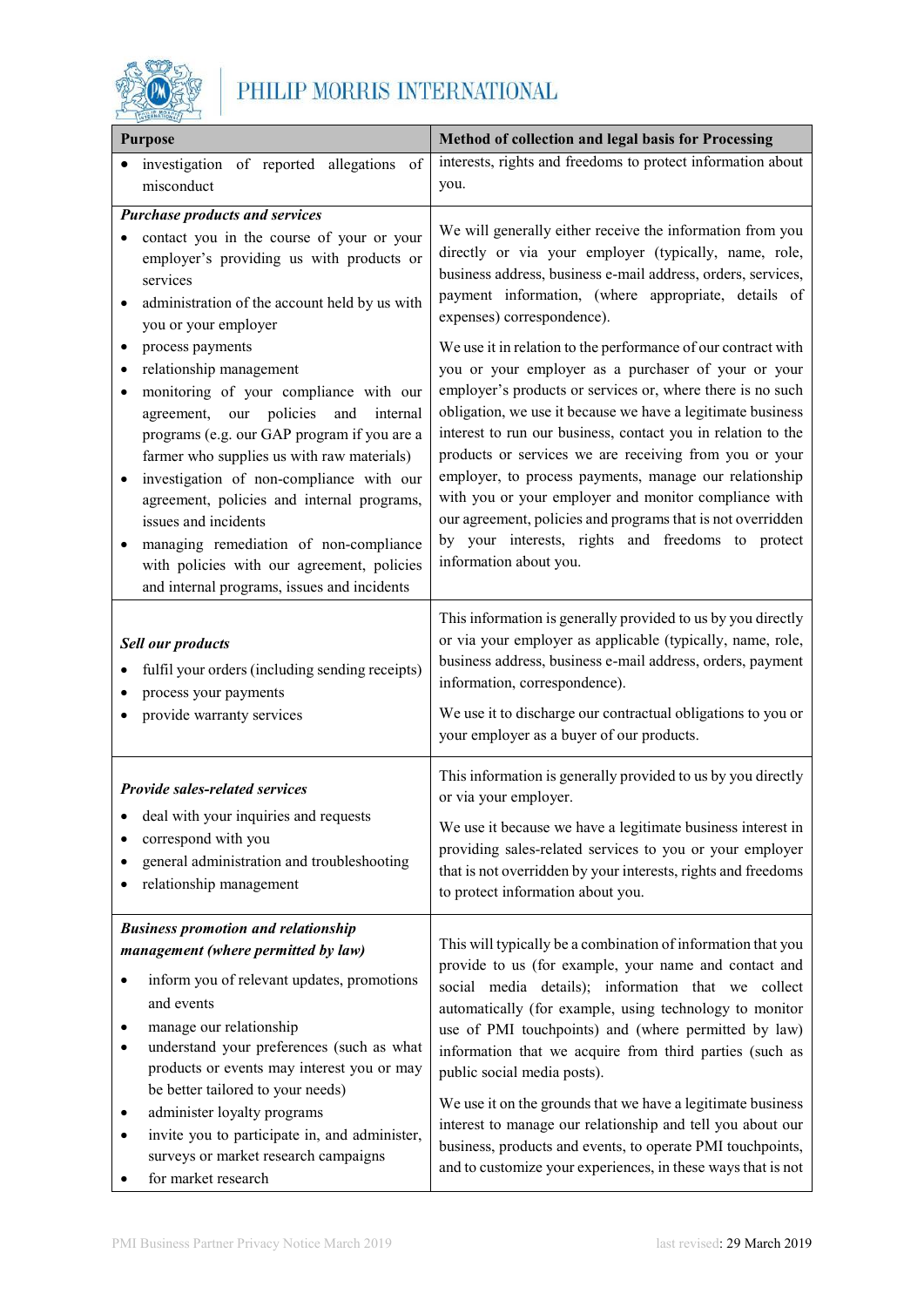

| <b>Purpose</b>                                                                                                                                                                                                                                                                                                                                                                                                                                                                                                                                                                                                                                                                                                                                                                                                                               | Method of collection and legal basis for Processing                                                                                                                                                                                                                                                                                                                                                                                                                                                                                                                                                                                                                   |
|----------------------------------------------------------------------------------------------------------------------------------------------------------------------------------------------------------------------------------------------------------------------------------------------------------------------------------------------------------------------------------------------------------------------------------------------------------------------------------------------------------------------------------------------------------------------------------------------------------------------------------------------------------------------------------------------------------------------------------------------------------------------------------------------------------------------------------------------|-----------------------------------------------------------------------------------------------------------------------------------------------------------------------------------------------------------------------------------------------------------------------------------------------------------------------------------------------------------------------------------------------------------------------------------------------------------------------------------------------------------------------------------------------------------------------------------------------------------------------------------------------------------------------|
| develop marketing strategies<br>$\bullet$<br>administer marketing campaigns<br>٠                                                                                                                                                                                                                                                                                                                                                                                                                                                                                                                                                                                                                                                                                                                                                             | overridden by your interests, rights and freedoms to protect<br>information about you.                                                                                                                                                                                                                                                                                                                                                                                                                                                                                                                                                                                |
| your experience<br>customize<br><b>PMI</b><br>of<br>touchpoints (for example, to personalize<br>your visit, such as with greetings or<br>suggestions that might interest you)                                                                                                                                                                                                                                                                                                                                                                                                                                                                                                                                                                                                                                                                |                                                                                                                                                                                                                                                                                                                                                                                                                                                                                                                                                                                                                                                                       |
| <b>Business promotion and relationship</b><br>management (where permitted by law)<br>provide you with information about, and to<br>manage, PMI affiliates, their promotions,<br>products and services, outlets, events and the<br>regulation of tobacco products; and to<br>develop and improve tools to pursue these<br>purposes                                                                                                                                                                                                                                                                                                                                                                                                                                                                                                            | This will typically be a combination of information that you<br>provide to us (for example, your name and contact details,<br>your social media handles); information that we collect<br>automatically (for example, using cookies and similar<br>technologies) and (where permitted by law) information<br>that we acquire from third parties (such as public social<br>media posts).<br>We use it on the grounds that we have a legitimate business<br>interest to inform you about these things that is not<br>overridden by your interests, rights and freedoms to protect<br>information about you.<br>In certain countries, where required by law, we will send |
|                                                                                                                                                                                                                                                                                                                                                                                                                                                                                                                                                                                                                                                                                                                                                                                                                                              | you these materials in electronic format only with your<br>consent.                                                                                                                                                                                                                                                                                                                                                                                                                                                                                                                                                                                                   |
| <b>Business administration</b>                                                                                                                                                                                                                                                                                                                                                                                                                                                                                                                                                                                                                                                                                                                                                                                                               |                                                                                                                                                                                                                                                                                                                                                                                                                                                                                                                                                                                                                                                                       |
| general organizational management and<br>business record keeping<br>contractor lifecycle management (from hiring<br>٠<br>to departure)<br>visitor administration and record keeping<br>administering and running events, training<br>٠<br>and compliance programmes<br>correspondence in relation to our relationship<br>$\bullet$<br>with you or your employer, including to deal<br>with your inquiries and requests<br>IT systems development, implementation,<br>operation and maintenance<br>maintaining the security of systems, devices<br>and buildings<br>the operation of contact databases and<br>collaboration tools<br>international assignments and travel<br>operating a safe work environment<br>maintaining the security and safety of PMI<br>affiliates' staff, customers, suppliers, visitors<br>and the property of each | We will generally either receive the information from you<br>directly or via your employer.<br>We use it because we have a legitimate business interest to<br>run our business, manage our relationship with you and<br>maintaining the security and integrity of our buildings and<br>IT systems that is not overridden by your interests, rights<br>and freedoms to restrict use of information about you.                                                                                                                                                                                                                                                          |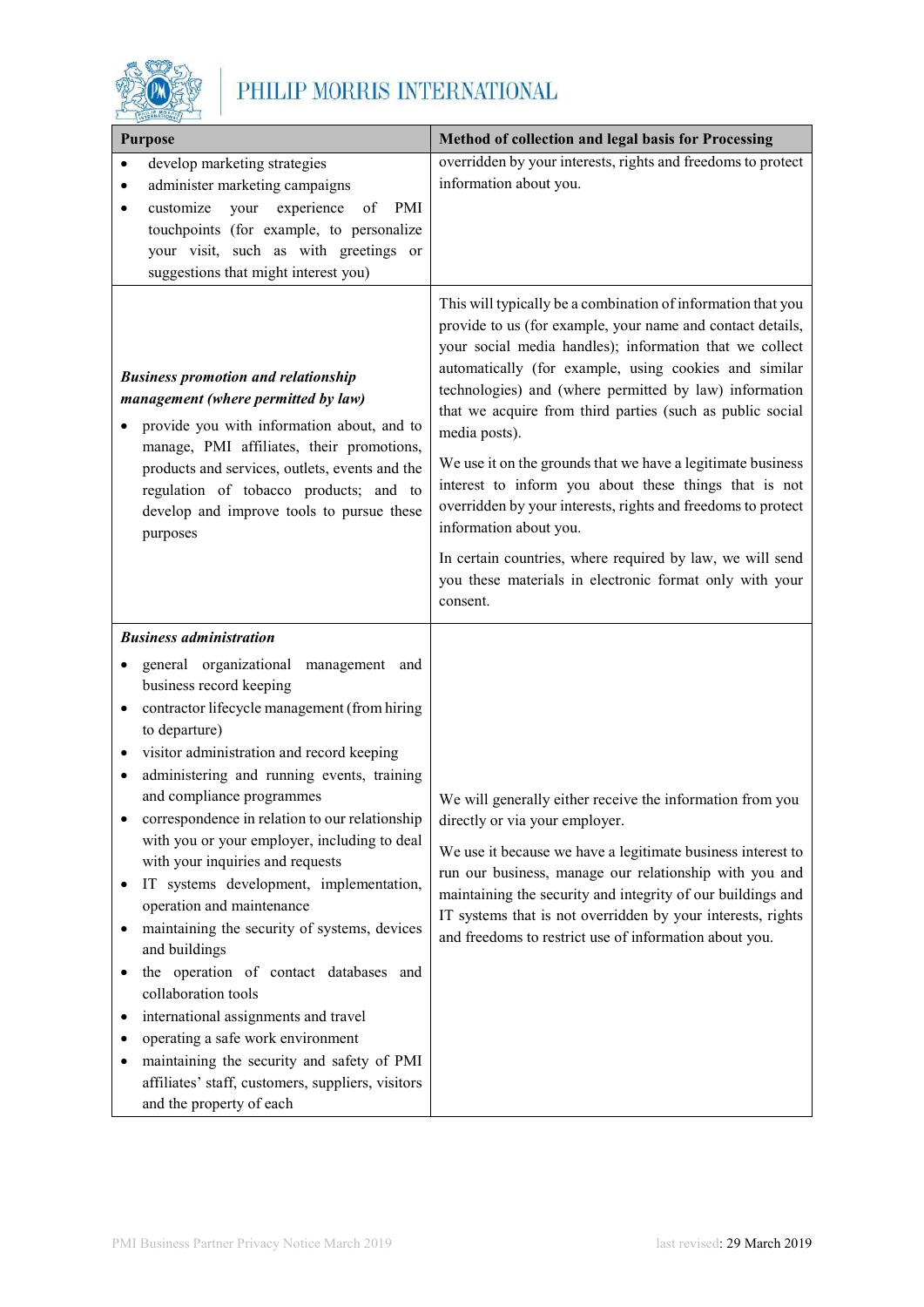

| <b>Purpose</b>                                                                                                                                                                                                                                                                                                                                                                                                                                 | Method of collection and legal basis for Processing                                                                                                                                                                                                                                                                                                                                                                                                                                                                                                                                                                                                                                                                                                                                                                                                                                                                                                     |
|------------------------------------------------------------------------------------------------------------------------------------------------------------------------------------------------------------------------------------------------------------------------------------------------------------------------------------------------------------------------------------------------------------------------------------------------|---------------------------------------------------------------------------------------------------------------------------------------------------------------------------------------------------------------------------------------------------------------------------------------------------------------------------------------------------------------------------------------------------------------------------------------------------------------------------------------------------------------------------------------------------------------------------------------------------------------------------------------------------------------------------------------------------------------------------------------------------------------------------------------------------------------------------------------------------------------------------------------------------------------------------------------------------------|
| Security and systems monitoring<br>authentication and access controls and logs,<br>where applicable                                                                                                                                                                                                                                                                                                                                            | This information is collected automatically through various<br>means such as automated systems and device monitoring,<br>and CCTV recording and audio recording at our premises.                                                                                                                                                                                                                                                                                                                                                                                                                                                                                                                                                                                                                                                                                                                                                                        |
| monitoring of PMI systems, devices, internet<br>٠<br>and e-mail to which you are granted access<br>monitoring of access to PMI premises,<br>deliveries to PMI affiliates, and security-<br>related processes at our premises                                                                                                                                                                                                                   | We use it because we have a legitimate business interest in<br>ensuring the confidentiality, integrity and security of our<br>physical and digital infrastructure and premises that is not<br>overridden by your interests, rights and freedoms to protect<br>information about you.                                                                                                                                                                                                                                                                                                                                                                                                                                                                                                                                                                                                                                                                    |
| <b>Support for all the above purposes</b><br>administering your accounts<br>enabling you to use PMI touchpoints (for<br>example, allowing you to remain logged in to<br>sections of a touchpoint that are reserved for<br>authorized users only, administering your<br>preference,<br>associating<br>language<br>your<br>shopping cart with you)<br>corresponding with you<br>enhancing your experiences<br>administration and troubleshooting | This will typically be a combination of information that you<br>provide to us (typically, name, password (or equivalent))<br>and information that we collect automatically (for example,<br>information about your device, and cookies and similar<br>tracking technologies).<br>We use it on the grounds that correspond to the purpose for<br>using the information that we are supporting. For example,<br>where we administer your account to support a purchase or<br>to provide after-sales service, we use the information to<br>discharge our contractual obligations to you as a buyer of<br>our products; where we administer your account to update<br>you on our products, we are supporting business<br>development and so we use it on the grounds that we have<br>a legitimate business interest to market our products that is<br>not overridden by your interests, rights and freedoms to<br>protect information about you, and so on. |
| <b>Business analytics and improvements</b><br>allowing us or our business partners to inform                                                                                                                                                                                                                                                                                                                                                   | This will typically be a combination of information that you<br>provide to us and information that we collect automatically<br>and (where permitted by law) information that we acquire                                                                                                                                                                                                                                                                                                                                                                                                                                                                                                                                                                                                                                                                                                                                                                 |
| you of potential opportunities to get involved<br>in promoting PMI products<br>for business analytics and improvements<br>(including for PMI products, systems,<br>processes, offices, outlets that sell PMI<br>products, training, events, digital PMI<br>touchpoints and the devices and information<br>that we (or our affiliates) provide to you or<br>your employer)                                                                      | from third parties.<br>We use it on the grounds that we have a legitimate business<br>interest to analyze and to improve our business<br>performance, our products, systems, processes, offices,<br>outlets, training, events, PMI touchpoints and the devices<br>and information we provide and to invite others to get<br>involved in promoting PMI products, that is not overridden<br>by interests, rights and freedoms to protect your<br>information about you.                                                                                                                                                                                                                                                                                                                                                                                                                                                                                   |

Where we do not base our use of information about you on one of the above legal bases, or where law requires it, we will ask for your consent before we process the information (these cases will be clear from the context).

In some instances, we may use information about you in ways that are not described above. Where this is the case, we will provide a supplemental privacy notice that explains such use. You should read any supplemental notice in conjunction with this notice.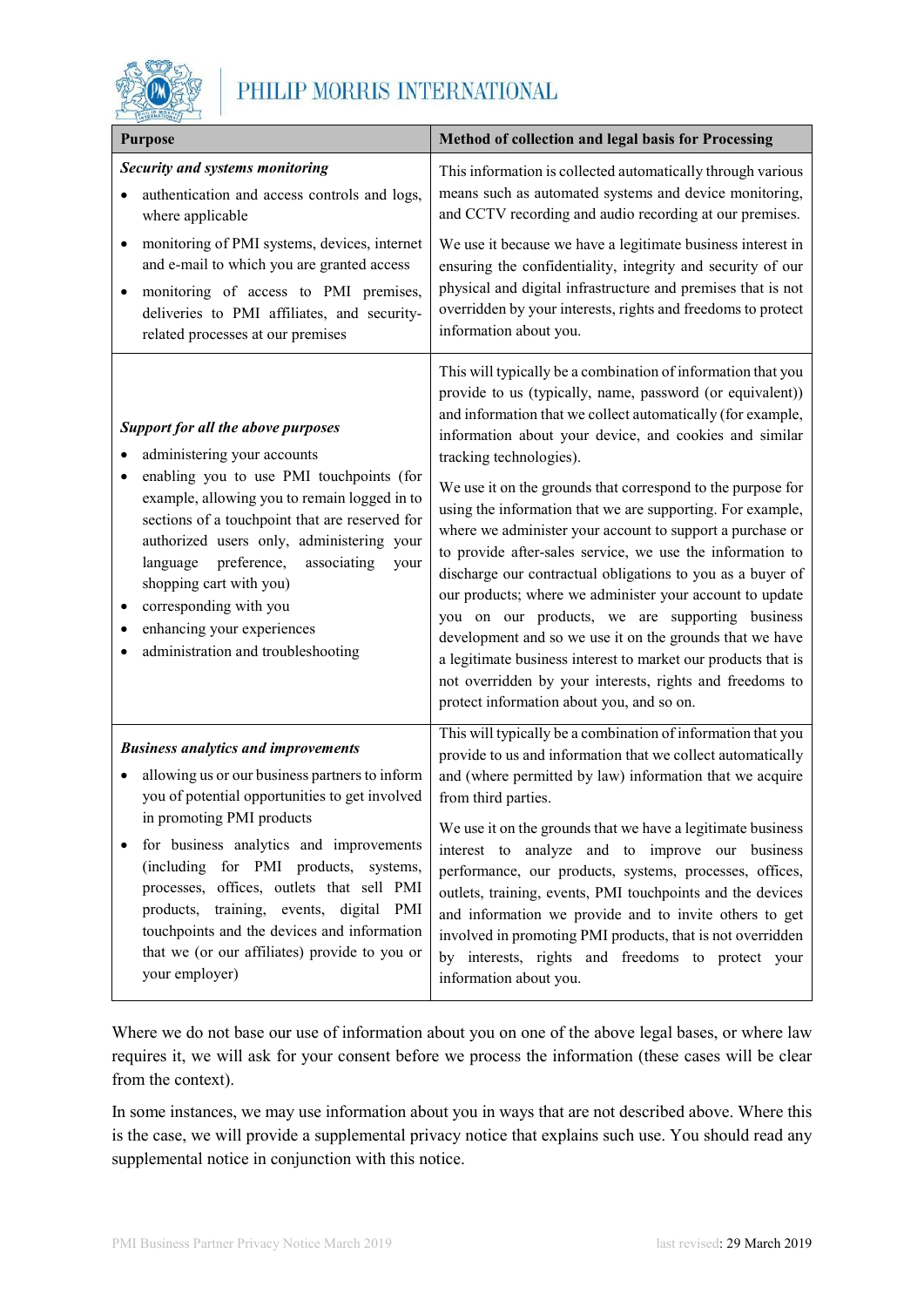

# **Who do we share your information with, and for what purposes?**

We may share information about you with:

- PMI affiliates;
- third parties who provide PMI affiliates or you with products or services (such as professional advisers, payment service providers, delivery providers, auditors and information services providers);
- PMI affiliates' carefully selected business partners and advertisers (in areas connected with our products, or consistent with their style and image) so that they can contact you with offers that they think may interest you, in accordance with your preferences, for trade programs, educational materials and training; and
- other third parties, where required or permitted by law (such as regulatory authorities; government departments and professional advisers).

We share information about you with others only in accordance with applicable laws. Thus, where law requires your consent, we will first ask for it.

## *find out more…*

# *Sharing data with other PMI affiliates*

- Information about you will be shared with Philip Morris Products S.A. (based in Neuchâtel, Switzerland), which is the place of central administration of personal data processing for PMI affiliates. Information about you may also be shared with Philip Morris International IT Service Centre Sàrl (based in Lausanne, Switzerland) as technology provider for PMI affiliates. Philip Morris Products S.A. and (to the extent it has access) Philip Morris International IT Service Centre Sàrl process the information about you for all the purposes described in this notice.
- If we arrange work-related travel (e.g. where you are visiting another PMI affiliate), information about you may be shared with the PMI affiliate that is our regional centre of operations (if it wasn't the PMI affiliate that first collected the information) for all the purposes described in this notice, the PMI affiliate that is the regional centre of operations for the PMI affiliate you are travelling to, the PMI affiliate you are travelling to and the PMI affiliate responsible for any security arrangements in relation to the work-related travel.
- Information about you may be shared with any other PMI affiliate that you contact or do business with (for example, if you sell products or services to other PMI affiliates or travel to other PMI offices during the time you have a business relationship with a PMI affiliate).

Details of PMI affiliates and the countries in which they are established are available [here.](https://www.pmiprivacy.com/en/business-partner/affiliates)

#### **Country-specific additional points**

According to which country you are in, we want you to be aware of some further points.

## *If you are in Japan, find out more…*

If you are in Japan, note that we share information about you, for the purposes described in this notice, with other PMI affiliates on the basis of "joint use" under Japanese data protection laws. When we do this, Philip Morris Japan Limited (PMJ) continues to manage your personal information responsibly, and we require those with whom we share the data to do the same. Further, if they are located outside Japan, we take reasonable measures in accordance with the relevant laws and regulations.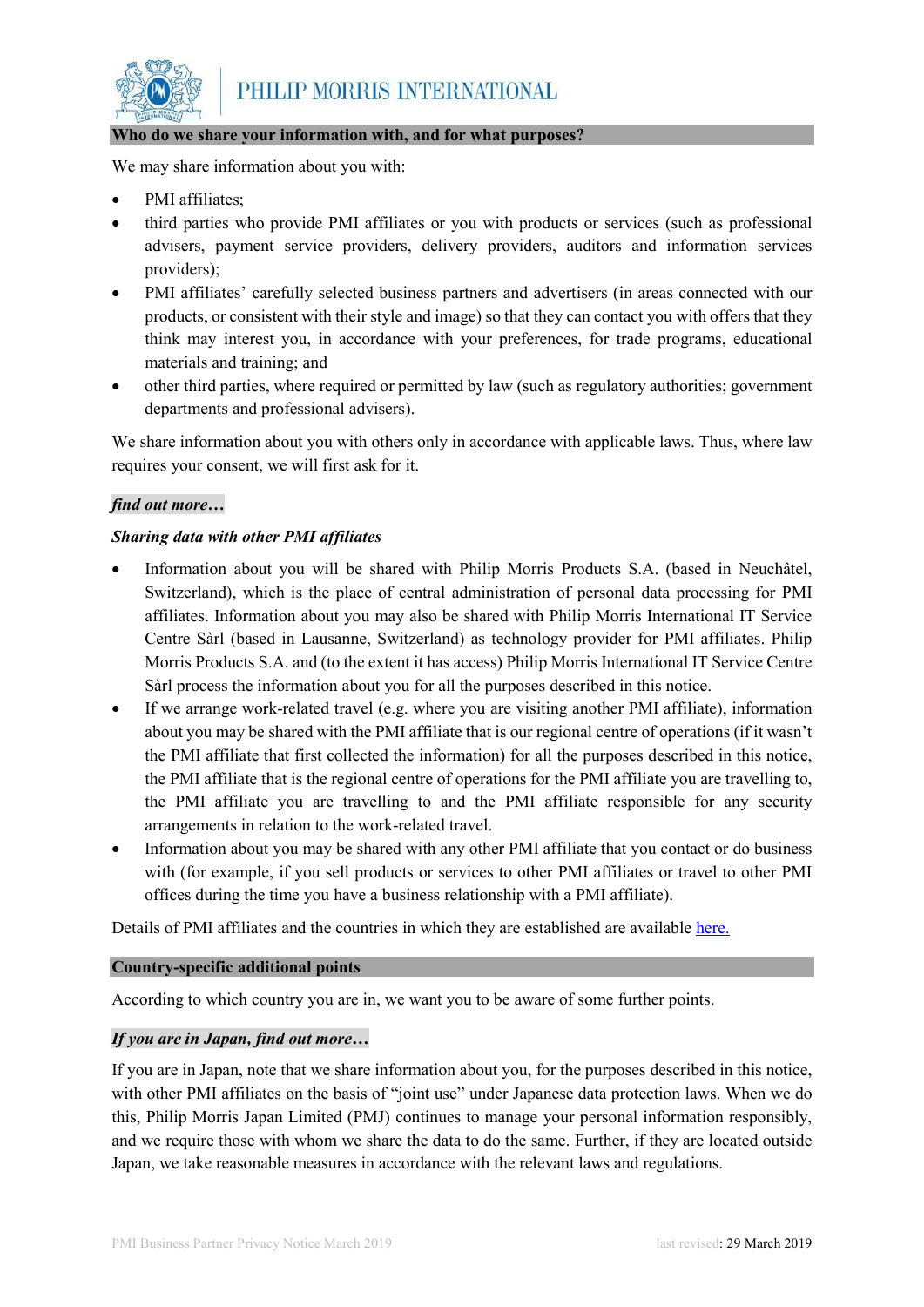

## *Sharing data with Third Parties*

- To the extent permitted by applicable law, we may share information about you with third parties who provide PMI affiliates or you with products or services (such as your employer, advisers, payment service providers, delivery providers, retailers, product coaches, information services providers and age verification providers).
- To the extent permitted by applicable law, we may share information about you with PMI affiliates' carefully-selected third party business partners and advertisers (in line with the kind of thing you might associate with our products, for example because they have similar or complementary image, style, or functionality) so that they can contact you with products, services and promotions that they think may interest you, in accordance with your preferences.
- We may share information about you with other third parties, where required or permitted by law, for example: regulatory authorities; government departments; in response to a request from law enforcement authorities or other government officials; when we consider disclosure to be necessary or appropriate to prevent physical harm or financial loss or in connection with an investigation of suspected or actual illegal activity; and in the context of organisational restructuring.
- If we arrange work-related travel (e.g. where you are visiting another PMI affiliate), information about you may be shared with third parties who arrange travel, provide transport or travel-related services, such as travel agents, online booking providers, ticketing agents, airlines, car hire companies, rail providers and hotels. These third parties will use information about you for their own purposes (for example, to discharge their obligations to provide transport or accommodation to you) and you should check their privacy notices for further details about their use of information about you.

#### **Where might information about you be sent?**

As with any multinational organisation, PMI affiliates transfer information globally. Accordingly, information about you may be transferred globally (for example, if you are in the European Economic Area ("**EEA**"), your information may be transferred outside the EEA; if you are in Australia, you information may be transferred outside Australia).

# *find out more…*

#### **How do we protect information about you?**

We implement appropriate technical and organisational measures to protect personal information that we hold from unauthorised disclosure, use, alteration or destruction. Where appropriate, we use encryption and other technologies that can assist in securing the information you provide. We also require our service providers to comply with strict data privacy and security requirements.

#### **How long will information about you be kept?**

We will retain information about you for the period necessary to fulfil the purposes for which the information was collected. After that, we will delete it. The period will vary depending on the purposes for which the information was collected. Note that in some circumstances, you have the right to request us to delete the information. Also, we are sometimes legally obliged to retain the information, for example, for tax and accounting purposes.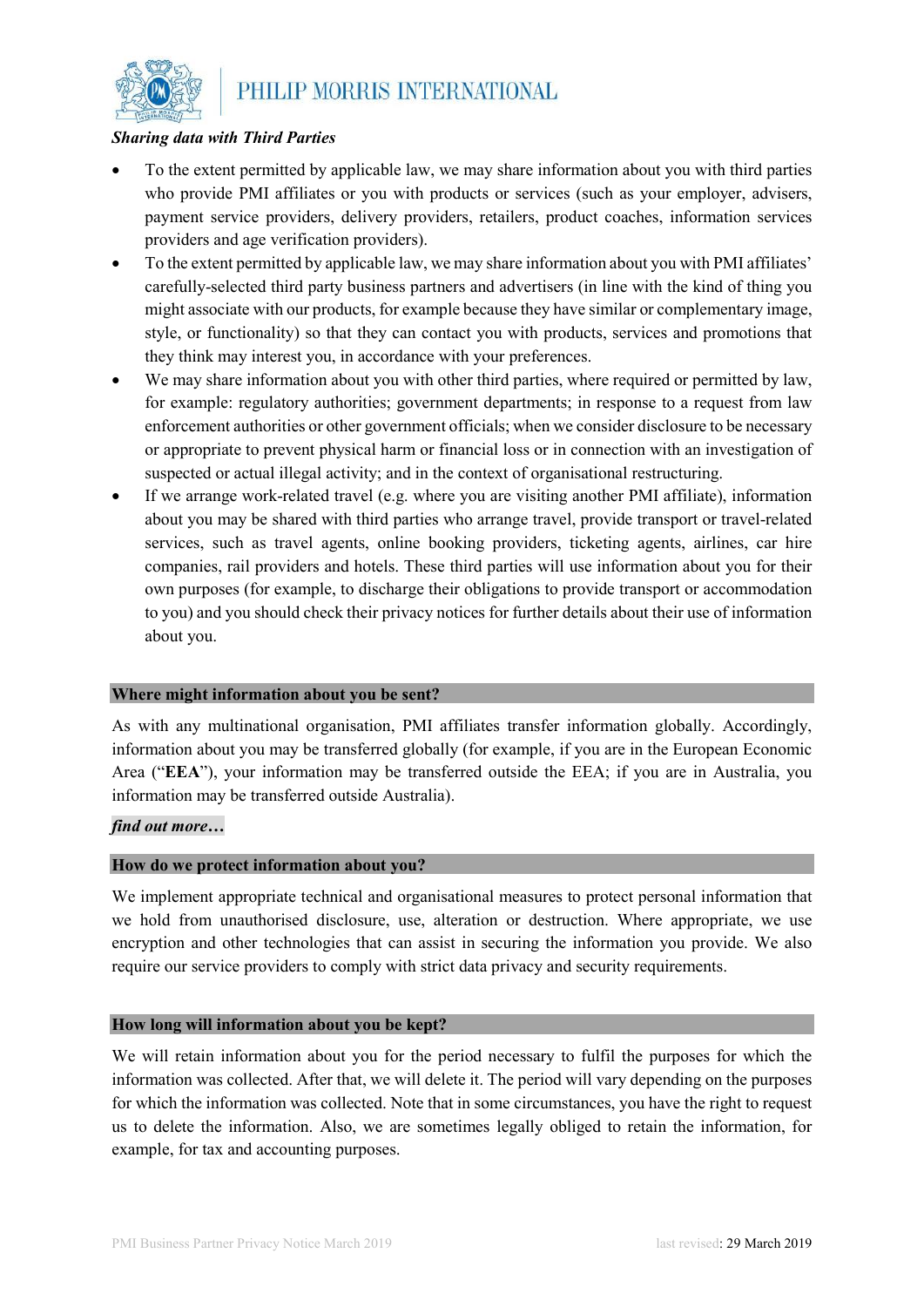

*find out more…*

Typically, we retain data based on the criteria described in the table below:

| <b>Type</b>                     | Explanation/typical retention criteria                                                                                                                                                                                                                                                                                                                                                                                                                                                                                                                                                                    |
|---------------------------------|-----------------------------------------------------------------------------------------------------------------------------------------------------------------------------------------------------------------------------------------------------------------------------------------------------------------------------------------------------------------------------------------------------------------------------------------------------------------------------------------------------------------------------------------------------------------------------------------------------------|
| database records                | If you are an individual providing us with services (either directly or for your<br>employer), most of the information in your profile is kept for the duration of<br>our relationship with you; for example, while you continue to provide services,<br>purchase products, use the digital touchpoint, or respond to our<br>communications. However, some elements of your marketing profile, such as<br>your purchase history, naturally go out of date after a period of time, so we<br>delete them automatically after defined periods as appropriate for the purpose<br>for which we collected them. |
| business and payment<br>records | We keep records of invoices, sales, purchases, payments made and received<br>and supporting documents (such as contracts and e-mails) in accordance with<br>company and tax requirements, typically 11 years. We also keep records of<br>checks carried out on suppliers for as long as we are required to comply with<br>our legal and regulatory obligations.                                                                                                                                                                                                                                           |
| visitor records                 | If you visit our buildings, visitor records are retained typically for a period of<br>only a few months.                                                                                                                                                                                                                                                                                                                                                                                                                                                                                                  |
| <b>CCTV</b>                     | If you visit our buildings, CCTV records retained typically for a period of only<br>a few days, up to a few weeks, depending on the specific purpose for the<br>recording.                                                                                                                                                                                                                                                                                                                                                                                                                                |
| purchases and warranty          | If you purchase goods, we will retain details of this for so long as required to<br>complete the sale, and to comply with any legal obligations (for example, for<br>tax and accounting record-keeping purposes). If you also register for a warranty<br>for a PMI product, we will retain details of this for so long as relevant to the<br>warranty.                                                                                                                                                                                                                                                    |
| customer care                   | If you contact customer care, we will make a record of your enquiry and retain<br>it while it remains relevant to our relationship, for example if you need us to<br>replace a device under warranty. Other records relevant to customer care (for<br>example, an automated recording of a telephone call in which you ask us to<br>direct you to a retail outlet) may be relevant only until more permanent records<br>are made, and will be retained only temporarily.                                                                                                                                  |
| system audit logs               | System audit logs are retained typically for a period of only a few months.                                                                                                                                                                                                                                                                                                                                                                                                                                                                                                                               |
| business analytics              | Business analytics data is typically collected automatically when you use PMI<br>touchpoints and anonymised/aggregated shortly afterwards.                                                                                                                                                                                                                                                                                                                                                                                                                                                                |

## **What rights and options do you have?**

You may have some or all of the following rights in respect of information about you that we hold:

- request us to give you access to it;
- request us to rectify it, update it, or erase it;
- request us to restrict our using it, in certain circumstances;
- object to our using it, in certain circumstances;
- withdraw your consent to our using it;
- data portability, in certain circumstances;
- opt out from our using it for direct marketing; and
- lodge a complaint with the supervisory authority in your country (if there is one).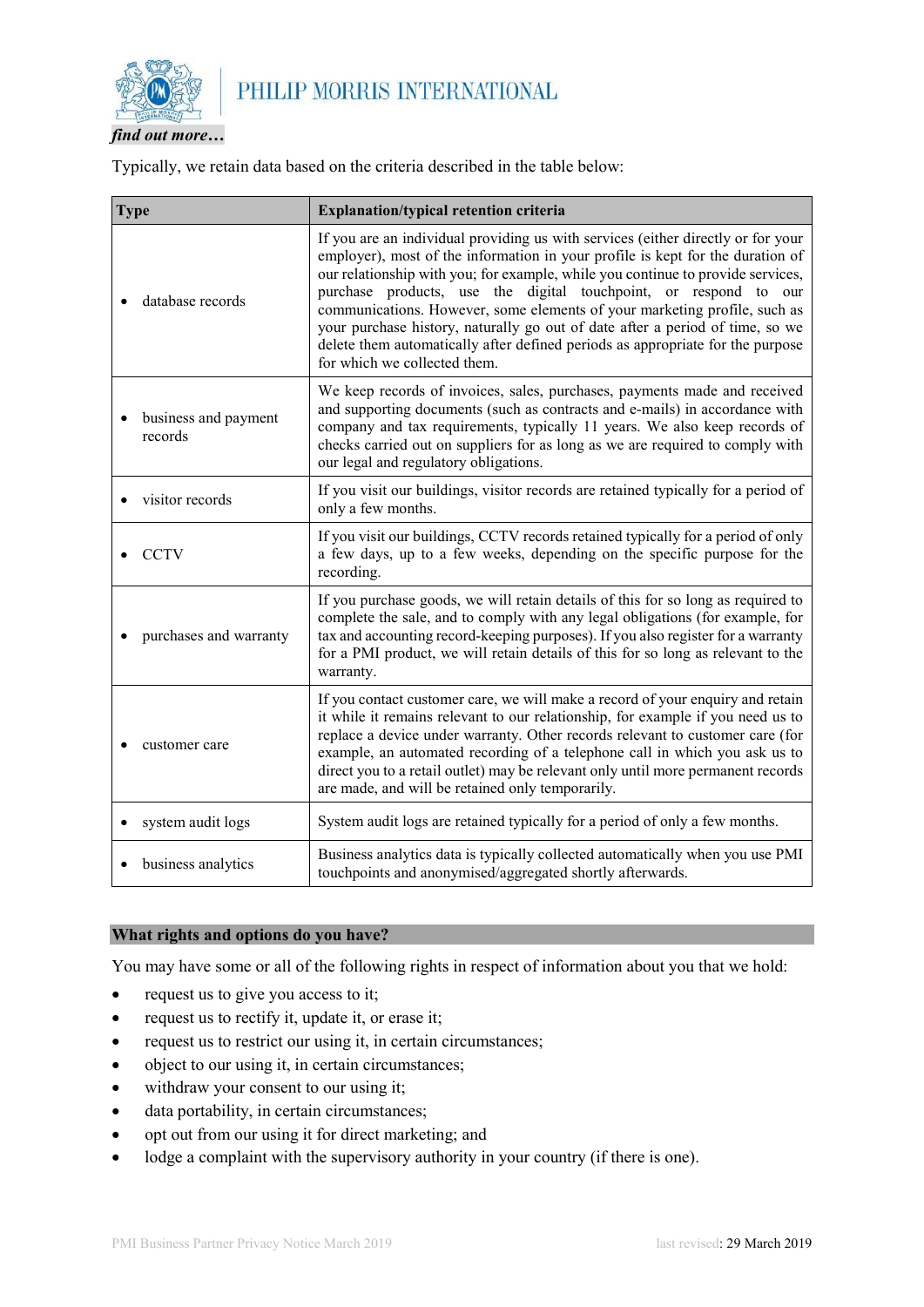

We offer you easy ways to exercise these rights, such as "unsubscribe" links, or giving you a contact address, in messages you receive or by using the contacts in the paragraph "who should you contact with questions?" at the end of this notice.

Some mobile applications we offer might also send you push messages, for instance about new products or services. You can disable these messages through the settings in your phone or the application.

#### *find out more…*

The rights you have depend on the laws of your country. If you are in the European Economic Area, you will have the rights set out in the table below. If you are elsewhere, you can contact us (see the paragraph "who should you contact with questions?" at the end of this notice) to find out more.

| Right in respect of the<br>information about you that<br>we hold | Further detail (note: certain legal limits to all these rights apply)                                                                                                                                                                                                                                                                                                                                  |
|------------------------------------------------------------------|--------------------------------------------------------------------------------------------------------------------------------------------------------------------------------------------------------------------------------------------------------------------------------------------------------------------------------------------------------------------------------------------------------|
|                                                                  | This is confirmation of:                                                                                                                                                                                                                                                                                                                                                                               |
|                                                                  | whether or not we process information about you;                                                                                                                                                                                                                                                                                                                                                       |
|                                                                  | our name and contact details;<br>$\bullet$                                                                                                                                                                                                                                                                                                                                                             |
|                                                                  | the purpose of the processing;<br>$\bullet$                                                                                                                                                                                                                                                                                                                                                            |
|                                                                  | the categories of information concerned;<br>$\bullet$                                                                                                                                                                                                                                                                                                                                                  |
| to request us to give you<br>access to it                        | the categories of persons with whom we share the information and, where<br>any person is outside the EEA and does not benefit from a European<br>Commission adequacy decision, the appropriate safeguards for protecting<br>the information;                                                                                                                                                           |
|                                                                  | (if we have it) the source of the information, if we did not collect it from<br>$\bullet$<br>you;                                                                                                                                                                                                                                                                                                      |
|                                                                  | (to the extent we do any, which will have been brought to your attention)<br>$\bullet$<br>the existence of automated decision-making, including profiling, that<br>produces legal effects concerning you, or significantly affects you in a<br>similar way, and information about the logic involved, as well as the<br>significance and the envisaged consequences of such processing for you;<br>and |
|                                                                  | the criteria for determining the period for which we will store the<br>$\bullet$<br>information.                                                                                                                                                                                                                                                                                                       |
|                                                                  | On your request we will provide you with a copy of the information about you<br>that we use (provided this does not affect the rights and freedoms of others).                                                                                                                                                                                                                                         |
| to request us to rectify or<br>update it                         | This applies if the information we hold is inaccurate or incomplete.                                                                                                                                                                                                                                                                                                                                   |
|                                                                  | This applies if:                                                                                                                                                                                                                                                                                                                                                                                       |
|                                                                  | the information we hold is no longer necessary in relation to the purposes<br>for which we use it;                                                                                                                                                                                                                                                                                                     |
| to request us to erase it                                        | we use the information on the basis of your consent and you withdraw your<br>consent (in this case, we will remember not to contact you again, unless<br>you tell us you want us to delete all information about you in which case<br>we will respect your wishes);                                                                                                                                    |
|                                                                  | we use the information on the basis of legitimate interest and we find that,<br>$\bullet$<br>following your objection, we do not have an overriding interest in<br>continuing to use it;                                                                                                                                                                                                               |
|                                                                  | the information was unlawfully obtained or used; or                                                                                                                                                                                                                                                                                                                                                    |
|                                                                  | to comply with a legal obligation.                                                                                                                                                                                                                                                                                                                                                                     |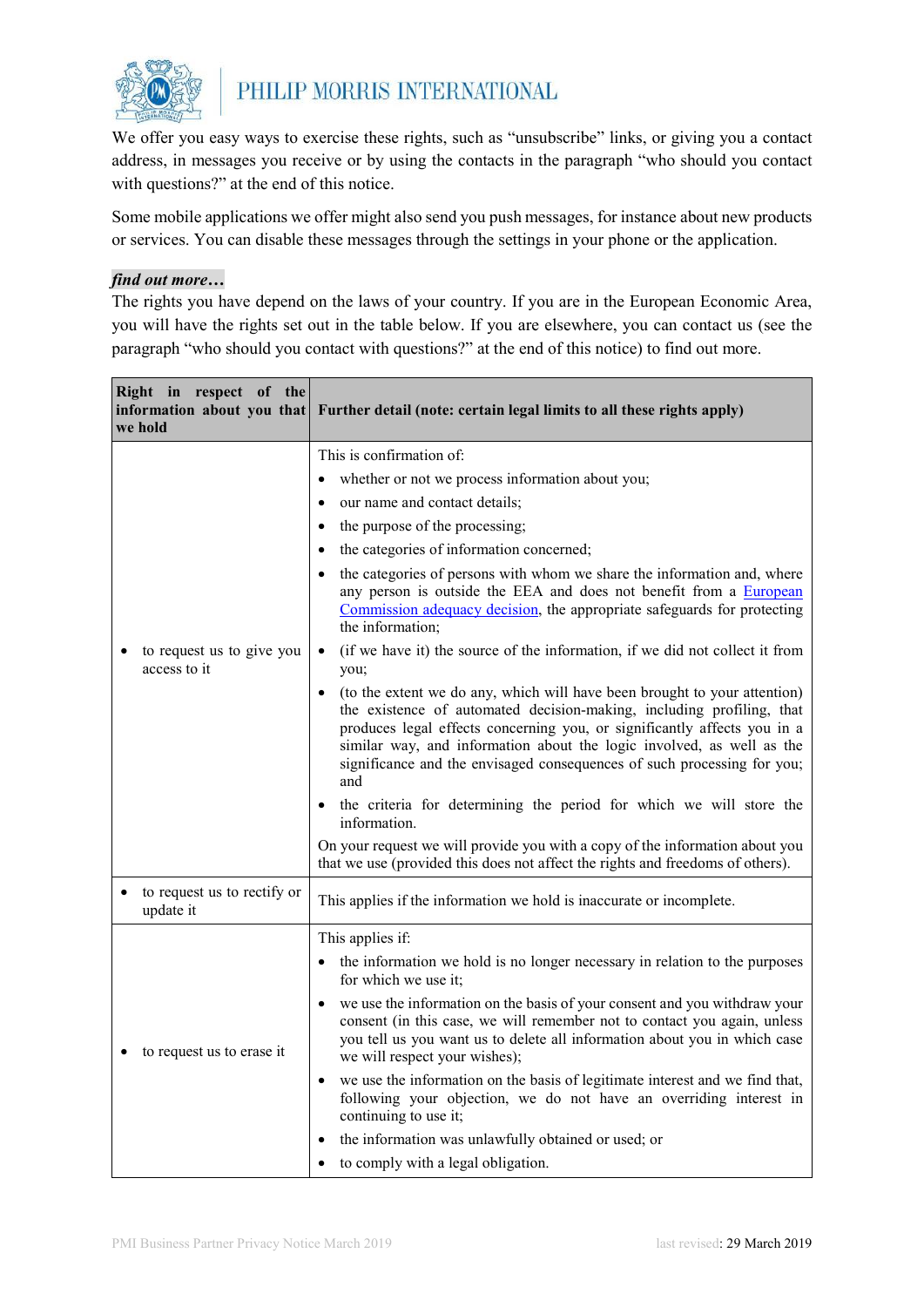

|                                                   | Right in respect of the<br>information about you that<br>we hold                                         | Further detail (note: certain legal limits to all these rights apply)                                                                                                                                                                                                                                                                                                                                                  |
|---------------------------------------------------|----------------------------------------------------------------------------------------------------------|------------------------------------------------------------------------------------------------------------------------------------------------------------------------------------------------------------------------------------------------------------------------------------------------------------------------------------------------------------------------------------------------------------------------|
|                                                   | This right applies, temporarily while we look into your case, if you:                                    |                                                                                                                                                                                                                                                                                                                                                                                                                        |
|                                                   |                                                                                                          | contest the accuracy of the information we use; or<br>٠                                                                                                                                                                                                                                                                                                                                                                |
|                                                   |                                                                                                          | have objected to our using the information on the basis of legitimate interest                                                                                                                                                                                                                                                                                                                                         |
| to request us to restrict<br>our processing of it | (if you make use of your right in these cases, we will tell you before we use the<br>information again). |                                                                                                                                                                                                                                                                                                                                                                                                                        |
|                                                   |                                                                                                          | This right applies also if:                                                                                                                                                                                                                                                                                                                                                                                            |
|                                                   | our use is unlawful and you oppose the erasure of the data; or                                           |                                                                                                                                                                                                                                                                                                                                                                                                                        |
|                                                   | we no longer need the data, but you require it to establish a legal case.                                |                                                                                                                                                                                                                                                                                                                                                                                                                        |
| object<br>to<br>our<br>to<br>processing it        | You have two rights here:                                                                                |                                                                                                                                                                                                                                                                                                                                                                                                                        |
|                                                   |                                                                                                          | if we use information about you for direct marketing: you can "opt out"<br>(i)<br>(without the need to justify it) and we will comply with your request; and                                                                                                                                                                                                                                                           |
|                                                   |                                                                                                          | (ii) if we use the information about you on the basis of legitimate interest for<br>purposes other than direct marketing, you can object to our using it for<br>those purposes, giving an explanation of your particular situation, and we<br>will consider your objection.                                                                                                                                            |
|                                                   | to withdraw your consent<br>to our using it                                                              | This applies if the legal basis on which we use the information about you is<br>consent. These cases will be clear from the context.                                                                                                                                                                                                                                                                                   |
|                                                   | to data portability                                                                                      | If:<br>(i) you have provided data to us; and<br>(ii) we use that data, by automated means, and on the basis either of your<br>consent, or on the basis of discharging our contractual obligations to you,<br>then you have the right to receive the data back from us in a commonly used<br>format, and the right to require us to transmit the data to someone else if it is<br>technically feasible for us to do so. |
|                                                   | to lodge a complaint with                                                                                | Each European Economic Area country must provide for one or more public<br>authorities for this purpose.                                                                                                                                                                                                                                                                                                               |
|                                                   | the supervisory authority                                                                                | You can find their contact details here:                                                                                                                                                                                                                                                                                                                                                                               |
|                                                   | in your country                                                                                          | http://ec.europa.eu/justice/data-protection/bodies/authorities/index en.htm<br>For other countries please consult the website of your country's authority.                                                                                                                                                                                                                                                             |
|                                                   |                                                                                                          |                                                                                                                                                                                                                                                                                                                                                                                                                        |

#### **Country-specific additional points**

According to which country you are in, you may have some additional rights.

#### *If you are in France, find out more…*

- If you are in France, you have the right to give us instructions regarding information we hold about you in the event of your death (specifically, whether we should store or delete it, and whether others should have the right to see it). You may:
	- (A) issue general instructions to a digital service provider registered with the French data protection supervisory authority (called "CNIL") (these instructions apply to all use of information about you); or
	- (B) give us specific instructions that apply only to our use of information about you.

Your instructions may require us to transfer information about you to a third party (but where the information contains information about others, our obligation to respect also their privacy rights